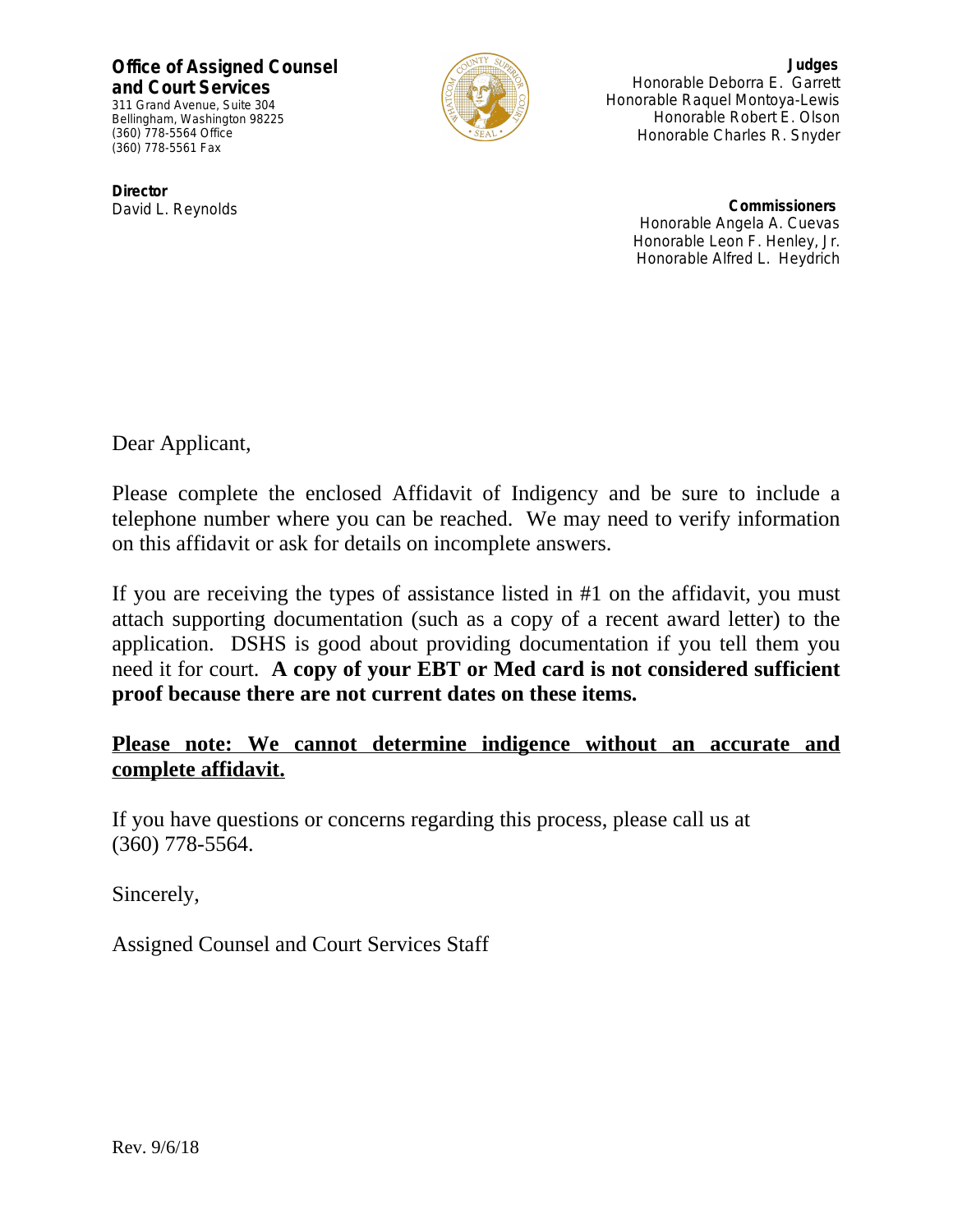# **Whatcom County Assigned Counsel and Court Services District Court/ Superior Court**

|              | <b>Official Use Only</b> |
|--------------|--------------------------|
| Case #       |                          |
| Charges_     |                          |
| Next Hearing |                          |
|              |                          |
| AC Initial   | .: Approved Denied       |

#### INDIGENCY SCREENING FORM **CONFIDENTIAL** [Per RCW 10.101.020(3)]

| Today's Date_       |               |            |
|---------------------|---------------|------------|
| Name                | Date of Birth | Last 4 SSN |
| Address             |               |            |
| City                | <b>State</b>  | 7.1 D      |
| <b>Phone Number</b> |               |            |

1. Place an "x" next to any of the following types of assistance you receive:

| Welfare                   | Poverty Related Veterans' Benefits             |
|---------------------------|------------------------------------------------|
| Food Stamps               | <b>Temporary Assistance for Needy Families</b> |
| <b>SSI</b>                | <b>Refugee Settlement Benefits</b>             |
| Medicaid                  | <b>Other-Please Describe</b>                   |
| <b>General Assistance</b> |                                                |

2. Have you ever served in the United States military? \_\_\_\_yes \_\_\_\_no

3. Do you own a home? \_\_\_\_\_yes \_\_\_\_\_no. If so, value:  $\frac{1}{2}$  Amount owed:  $\frac{1}{2}$ 

### **{If you marked an "X" anywhere in #1, please stop here and go to #15 below.}**

- 4. Including yourself, how many people in your household do you support?
- 5. Do you work or have a job? \_\_\_\_\_yes \_\_\_\_no. If so, take-home pay per month:  $\frac{\S_{\_}$ Occupation: \_\_\_\_\_\_\_\_\_\_\_\_ Employer's name & phone #: \_\_\_\_\_\_\_\_\_\_\_\_\_\_\_\_\_\_\_\_\_\_\_\_\_\_\_\_
- 6. Do you have a spouse or state registered domestic partner who lives with you? \_yes \_\_no
- 7. Does your spouse work or have a job? \_\_\_\_yes \_\_\_\_no. If so, take-home pay per month:  $\mathbb S$
- 8. Do you have minor children residing with you? yes \_\_no. If so, how many?
- 9. Do you and/or your spouse or state registered domestic partner receive unemployment,

Rev. 9/6/18